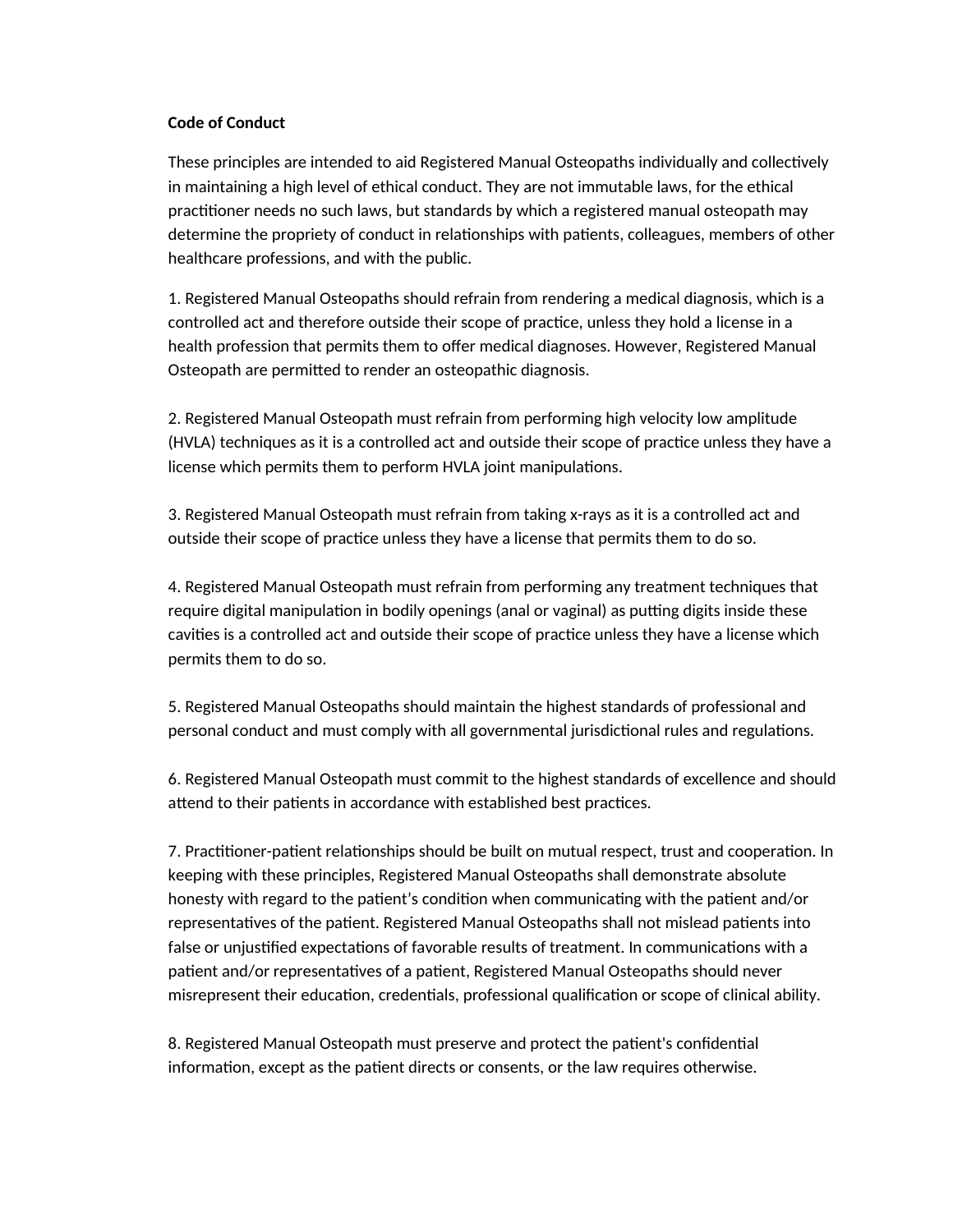9. Registered Manual Osteopaths should employ their best efforts of good faith to provide information and facilitate understanding to enable the patient to make an informed choice regarding the proposed treatment. The patient should make his or her own determination on such treatment.

10. The practitioner-patient relationship requires the Registered Manual Osteopath to exercise greatest care that he or she will do nothing to exploit the trust and dependency of the patient. Sexual misconduct is a form of behavior that harms patients individually and collectively. Sexual misconduct exploits the practitioner-patient relationship and is a violation of the public trust.

11. Registered Manual Osteopaths should willingly consult with other health care professionals, such as physicians when such consultation would benefit their patients or when their patients express a desire for such consultation. This action requires written consent from the patient.

12. Registered Manual Osteopaths should never neglect nor abandon a patient. Due notice should be afforded to the patient and/or representatives of the patient when care will be withdrawn so that appropriate alternatives for continuity of care may be arranged.

13. With the exception of emergencies, Registered Manual Osteopaths are free to choose the patients they will serve, just as patients are free to choose who will provide healthcare services for them. However, decisions as to who will be served cannot not be based on race, religion, ethnicity, nationality, creed, gender, handicap or sexual preference.

14. Registered Manual Osteopaths must conduct themselves as members of the greater healthcare community dedicated to the promotion of health, the prevention of illness and the alleviation of suffering.

15. Registered Manual Osteopaths must use advertising that is truthful and accurate in representing their professional qualifications and degree of competence. Advertising cannot exploit the vulnerability of patients. It cannot not be misleading and must conform to all governmental jurisdictional rules and regulations in connection with professional advertising.

16. Registered Manual Osteopaths shall protect the public and the profession by reporting incidents of unprofessional, illegal, incompetent and unethical acts to appropriate authorities and organizations and should stand ready to testify in courts of law and in administrative hearings.

17. Registered Manual Osteopaths have an obligation to the profession of manual osteopathy to assure that their behavior does not give the appearance of professional impropriety. Any actions which may benefit the practitioner to the detriment of the manual osteopathy profession must